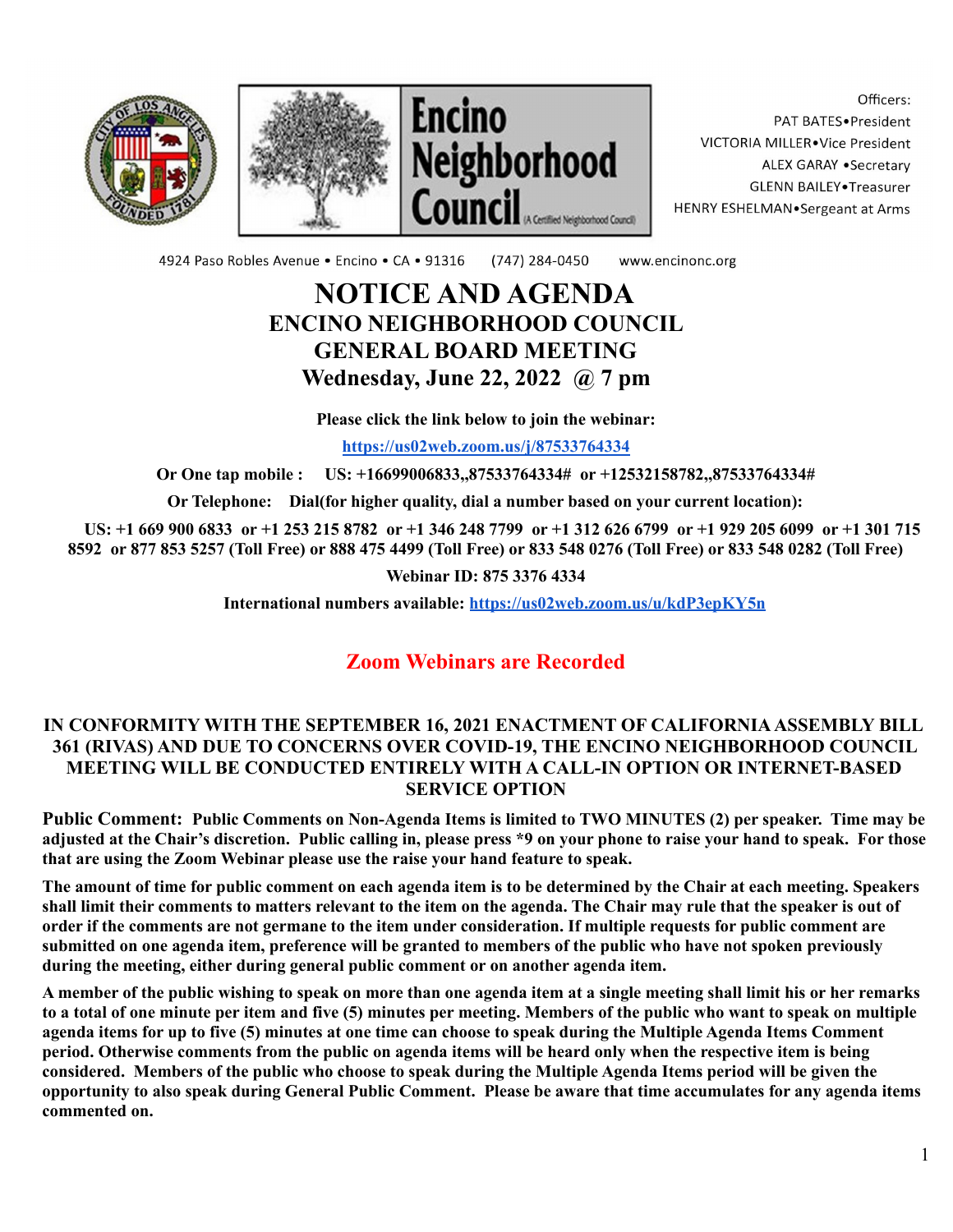Comments from the public on matters not appearing on the agenda that are within the Board's jurisdiction will be heard during the General Public Comment period. No individual speaker will be allowed more than two (2) minutes during **General Public Comment, unless the presiding officer of the Board decides differently.**

AB 361 Updates: Public comment cannot be required to be submitted in advance of the meeting, only real-time public comment is required. If there are any broadcasting interruptions that prevent the public from observing or hearing the meeting, the meeting must be recessed or adjourned. If members of the public are unable to provide public comment or be heard due to issues within the Neighborhood Council's control, the meeting must be recessed or adjourned.

| Encino reignooi nood Council Doal d'Iviennel s |                      |                         |                    |                 |  |  |  |
|------------------------------------------------|----------------------|-------------------------|--------------------|-----------------|--|--|--|
| Lee Blumenfeld                                 | Vacant               | Alex Ventura            | Jess Whitehill     | Michael Silva   |  |  |  |
| Area 1 Rep                                     | Area 2 Rep           | Area 3 Rep              | Area 4 Rep         | Area 5 Rep      |  |  |  |
| Laurie Kelson                                  | Jim Esterle          | <b>Heather Michaels</b> | Henry Eshelman     | Alex Garay      |  |  |  |
| Area 6 Rep                                     | Area 7 Rep           | At-Large Rep            | At-Large Rep       | Apt/Condo Rep   |  |  |  |
| Victoria Miller                                | <b>Andrew Zucker</b> | Jennifer Goldstein      | David Krygier      | Daniel Freedman |  |  |  |
| Business Rep                                   | Business Rep         | <b>Education Rep</b>    | Encino Chamber Rep | EPOA Rep        |  |  |  |
| Eliot Cohen                                    | Glenn Bailey         | Darin Spillman          | Samuel Apikyan     | Anni Keusseyan  |  |  |  |
| <b>HOME</b> Rep                                | Park/Advocate        | PLU Rep                 | Public Safety Rep  | Religious Rep   |  |  |  |
|                                                | Environment Rep      |                         |                    |                 |  |  |  |
| Patricia Bates                                 | <b>Brooke Resnik</b> |                         |                    |                 |  |  |  |
| Volunteer Rep                                  | Youth Rep            |                         |                    |                 |  |  |  |
|                                                |                      |                         |                    |                 |  |  |  |

#### **Encino Neighborhood Council Board Members**

**Encino Neighborhood Council Alternates**

| Dana Frances Caruso | Vacant              | Vacant                   | Robert Wenger          | Jonathan Gabriel  |
|---------------------|---------------------|--------------------------|------------------------|-------------------|
| Area 1 Rep Alt      | Area 2 Rep Alt      | Area 3 Rep Alt           | Area 4 Rep Alt         | Area 5 Rep Alt    |
| Vacant              | Lenny Beckerman     | Lissa Morrow Christian   | Daniel Glaser          | Vacant            |
| Area 6 Rep Alt      | Area 7 ReQp Alt     | At-Large Rep Alt 1       | At-Large Rep Alt 2     | Apt/Condo Rep Alt |
| Vacant              | Vacant              | Vacant                   | Vacant                 | Vacant            |
| Business Rep Alt 1  | Business Rep Alt 2  | <b>Education Rep Alt</b> | Encino Chamber Rep Alt | EPOA Rep Alt      |
| Daniel Kashani      | Maury Geller        | Melody Korehe            | Vacant                 | Vacant            |
| <b>HOME</b> Rep Alt | Park/Advocate       | PLU Rep Alt              | Public Safety Rep Alt  | Religious Rep Alt |
|                     | Environment Rep Alt |                          |                        |                   |
| Vacant              |                     |                          |                        |                   |
| Volunteer Rep Alt   |                     |                          |                        |                   |

- **1. Call to Order. Start recording. Roll call. determination of quorum.**
- **2. Reports from Public Officials/Departments/Community Agencies, not limited to: LAPD, Senior Lead Officer Walia, 34024@lapd.online (818) 374-7634 Councilmember Nithya Raman: Kevin Sanchez-Morales [Kevin.Sanchez-Morales@lacity.org](mailto:Kevin.Sanchez-Morales@lacity.org) 213-473-7004 Mayor Garcetti - W. Valley Area Rep.**

**Assemblymember Jesse Gabriel: Sarah Martin ([Sarah.Martin@asm.ca.gov](mailto:Sarah.Martin@asm.ca.gov))(818) 346-4521 LA County Supervisor Kuehl: Blake Clayton, BClayton@bos.lacounty.gov (818) 880-9416 West Valley Neighborhood Prosecutor: Michael Liu, [Michael.liu@lacity.org](mailto:Michael.liu@lacity.org) Los Angeles City Planning Department of Neighborhood Empowerment: Dina Andrews [Dina.Andrews@lacity.org](mailto:Dina.Andrews@lacity.org)**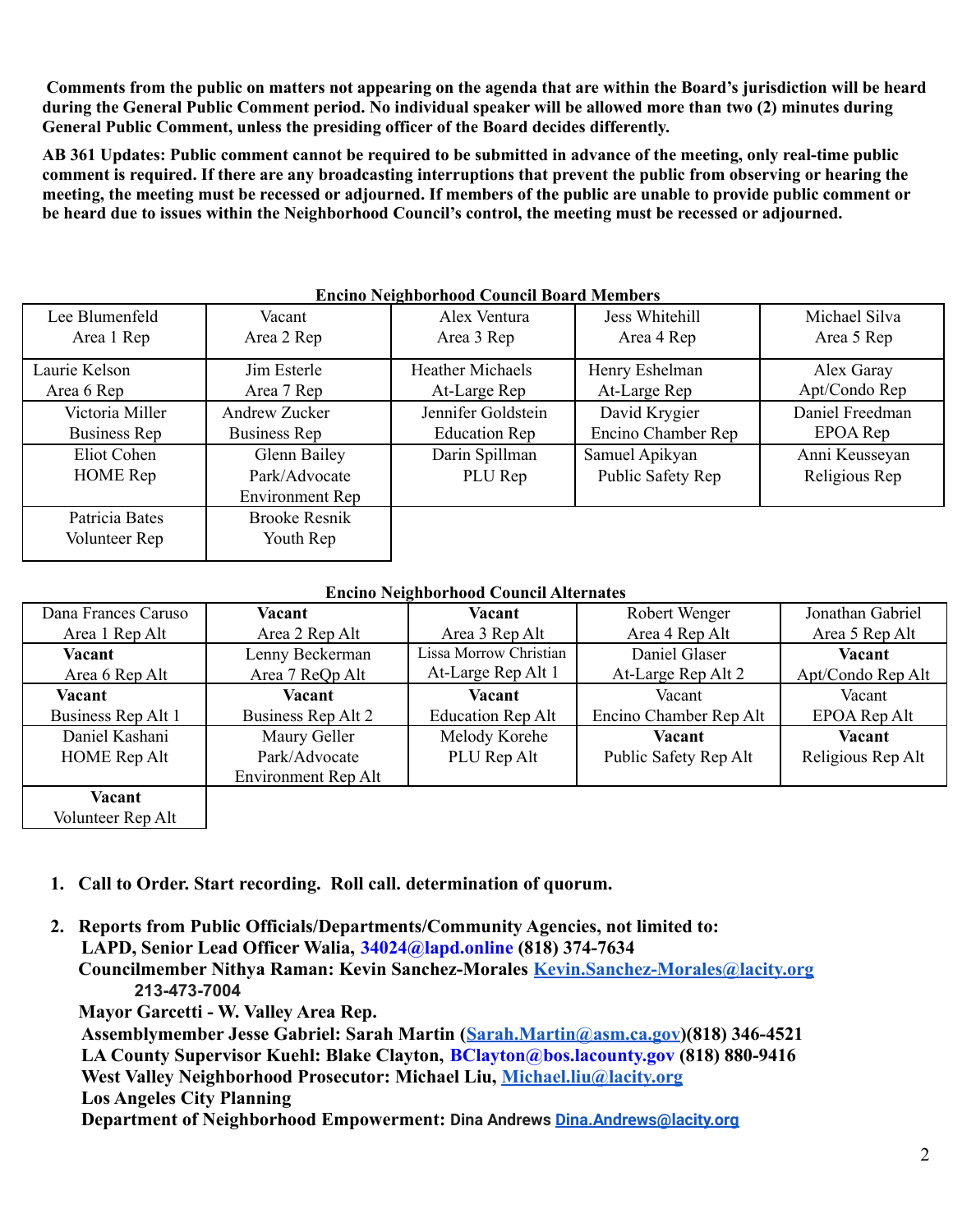**CalTrans District 7: Cuong Phu Trinh [Cuong.Trinh@dot.ca.gov](mailto:Cuong.Trinh@dot.ca.gov) Budget Advocates: Glenn Bailey** - Designation of two Budget Representatives for ENC - possible Motion

- 3. **General Public Comment on Non-Agenda Items –** Public comments on non-agenda items within the ENC's subject matter jurisdiction is limited to TWO MINUTES (2) per speaker. Time may be adjusted at the Chair's discretion. Public calling in, please press \*9 on your phone to raise your hand to speak. For those who are using the Zoom application, please use the Raise Hand feature to speak.
- 4. **Open Board positions in the Encino Neighborhood Council.** Open Positions Include: Area 2 Rep (1), Area 2 Alt (1), Area 3 Alt (1), Area 6 Alt (1), Apartment/Condo Alt (1), Business Rep Alt (2), Education Alt (1), Public Safety Rep Alt (1), Religious Alt (1), Volunteer Alt (1), Appointed position Encino Chamber of Commerce Alt (1). Encino Property Owners Association Alt. (1).
- 5. **Seating of Alternates:** The chair will appoint eligible Alternates with affirmation of the board. Discussion and Possible Action. Per the ENC Bylaws (Article V, Section 1D.1): "If at any Board meeting, a Representative who is absent either (a) has no designated Alternate or (b) has an Alternate who is also absent, then the president or presiding officer may, with the approval of a majority of the members entitled to vote at the meeting, designate an existing Alternate for any other Representative to serve and vote during the meeting in place of the absent Representative. In such an instance, the seat of any absent Representative temporarily becomes an At-Large Seat. **The appointed Alternate must be in good standing with all required training to be eligible."**

## 6. **Officer's Reports:**

- A. President's Report
	- 1. Mention possible Hybrid meeting "pilot" and any interest by ENC?
- B. Vice-President's Report
- C. Treasurer's Report
	- 1. Motion to approve the [May 2022 Monthly Expense Report](https://www.encinonc.org/page/viewDoc/385/financial)
	- 2. Motion to approve the [Initial 2022-2023 Budget](https://www.encinonc.org/assets/documents/8/meeting62ae5c9b5f6fe.pdf) for inclusion in the Administrative packet, from ENC Finance committee: **A motion was made to recommend that the attached Initial Budget be approved by the ENC board and submitted as a part of the ENC's 2022-2023 Administrative Packet. Pat/Henry Approved 4 yes/0 no/0 abstentions.**
	- 3. Motion to approve the final 2021-2022 Budget allocation: from the ENC Finance Committee: **the following revised budget for fiscal year ending 6/30/2022 which will be recommended to the board is: Operations \$8,500, Outreach \$7,500, Community Improvement projects \$2,100, Neighborhood Purpose Grants, \$23,900, for a total of \$42,000. Pat/Henry Passed 4 yes/0 no/0 abstentions**
	- 4. 2021-2022 Financial Report if available at meeting date
- D. Secretary's Report: Approval of minutes of <u>May 25, [2022 Meeting](https://www.encinonc.org/assets/documents/8/meeting629d78b9ab1b0.pdf)</u> and <u>[May 25, 2022 Special Board](https://www.encinonc.org/assets/documents/8/meeting629d78a147782.pdf)</u> [Meeting](https://www.encinonc.org/assets/documents/8/meeting629d78a147782.pdf)
- E. Sergeant-at-Arms Report
- 7. Action Item: Selection of the Executive Committee:
	- A. Election of the new Executive Committee, Nominations
		- 1. Nominations for President
		- 2. Nominations for Vice President
		- 3. Nominations for Secretary/Alternate Secretary
		- 4. Nominations for Treasurer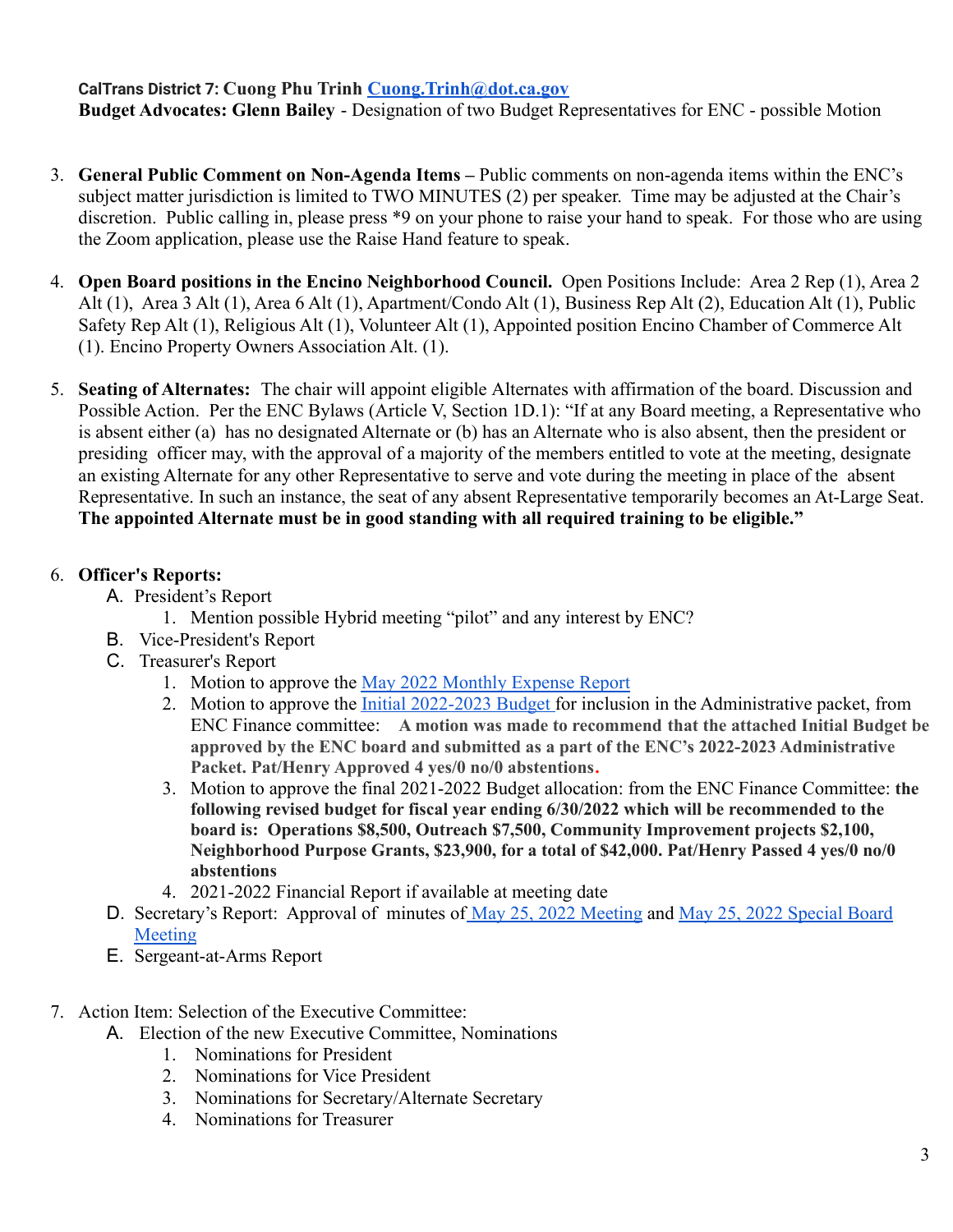- 5. Nominations for Sergeant at Arms
- B. Selection of Encino Neighborhood Council President
	- 1. Candidate Speeches
	- 2. Public Comment
	- 3. Board Discussion
	- 4. Roll Call vote
- C. Selection of Encino Neighborhood Council Vice President
	- 1. Candidate Speeches
	- 2. Public Comment
	- 3. Board Discussion
	- 4. Roll Call vote
- D. Selection of Encino Neighborhood Council Secretary
	- 1. Candidate Speeches
	- 2. Public Comment
	- 3. Board Discussion
	- 4. Roll Call vote
- E. Selection of Encino Neighborhood Council Alternate Secretary
	- 1. Candidate Speeches
	- 2. Public Comment
	- 3. Board Discussion
	- 4. Roll Call vote
- F. Selection of Encino Neighborhood Council Treasurer
	- 1. Candidate Speeches
	- 2. Public Comment
	- 3. Board Discussion
	- 4. Roll Call vote
- G. Selection of Encino Neighborhood Council Sergeant-at-Arms
	- 1. Candidate Speeches
	- 2. Public Comment
	- 3. Board Discussion
	- 4. Roll Call vote
- 8. Action Item:
	- A. Selection of Financial Officers
		- 1. Selection of the 2nd signer (Currently Pat Bates)
		- 2. Selection of the alternate signer (Currently Alex Garay)
		- 3. Selection of the 1st Bank Cardholder (Currently Pat Bates)
		- 4. Selection of the 2nd Bank Cardholder (Currently Victoria Miller)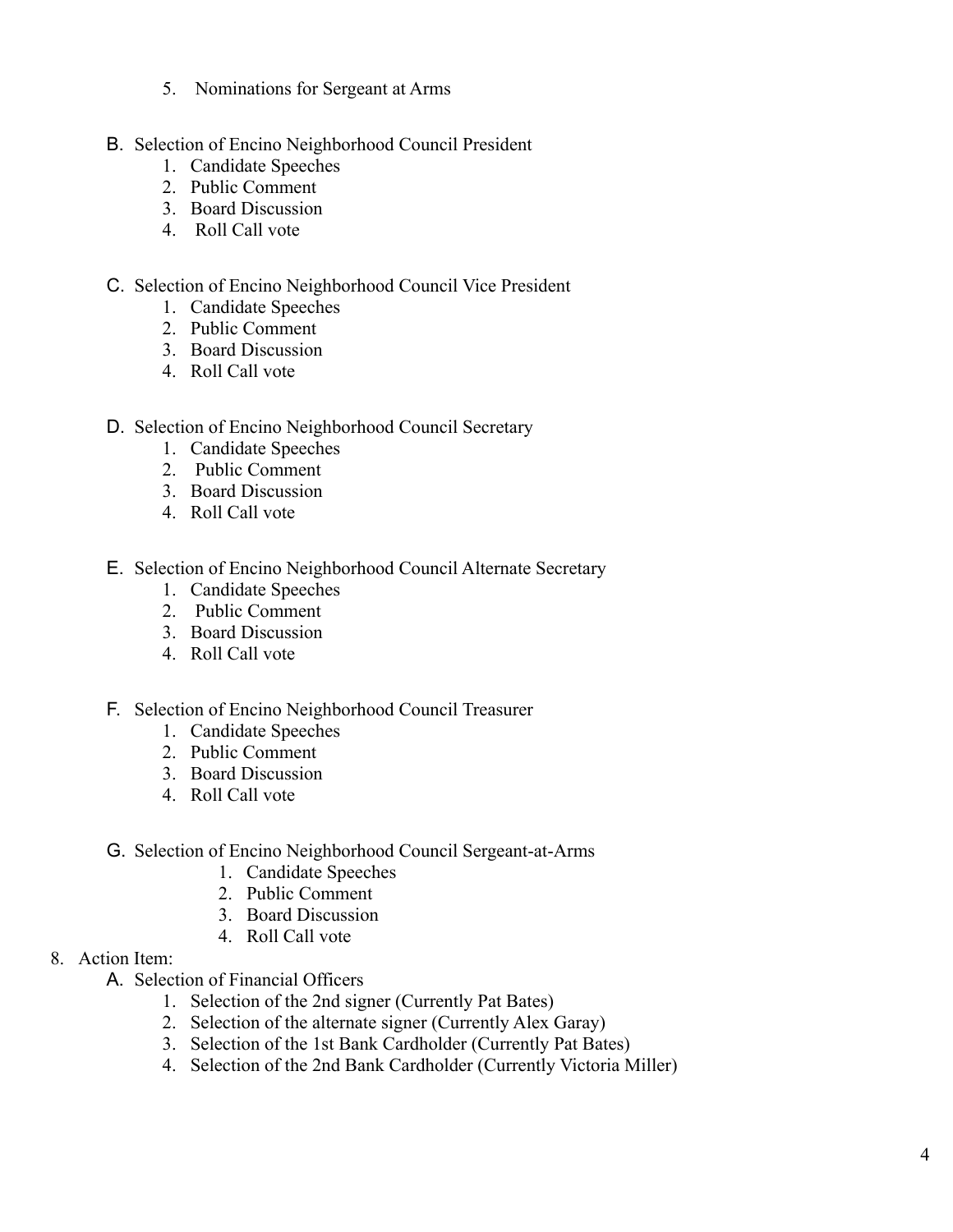9. **Discussion and possible action: New Business (Funding): Motion to approve of the entire Fiscal Year 2022-2023 Administrative Packet -**

## **10. Discussion and possible action, New business non-funding:**

## **A. Airport Committee:**

1. **Motion: We the ENC Airport Committee support City Council File [22-0002-S26](https://cityclerk.lacity.org/lacityclerkconnect/index.cfm?fa=ccfi.viewrecord&cfnumber=22-0002-S26) which** addressed efforts to mitigate aviation-related air pollution. Moved: J. Esterle, 2<sup>nd</sup>: J. Lange: MSP 5-0-0 \*A CIS should be filed if approved at the next ENC General Meeting

**City Clerk's description:** Resolution (Buscaino - Bonin - et al.) relative to including in the City's 2021-22 State Legislative Program its position on AB 1322 (Rivas), which would require the California Air Resources Board to develop a plan to expand sustainable aviation fuel production capacity.

2. **Motion: The ENC Airport Committee supports AB 1322 (which is supported by Los Angeles, see [22-0002-S26](https://cityclerk.lacity.org/lacityclerkconnect/index.cfm?fa=ccfi.viewrecord&cfnumber=22-0002-S26), and the VNY CAC who also addressed LAWA/BOAC regarding this issue and supported the City Council file and also encouraged phasing out leaded aviation fuel for prop planes and strongly encouraging the use of unleaded aviation fuel at** VNY at their May 3, 2022 VNY CAC meeting. Moved: J. Esterle, 2<sup>nd</sup>: V. Miller: MSP 5-0-0  $^*$ A CIS should be filed if approved at the next ENC General Meeting

## **B. Planning & Land Use Committee**

- 1. The Applicant seeks approval of a Conditional Use Permit, pursuant to LAMC Section 12.24 W.1, for the sale and dispensing from 6 AM to midnight, 7 days a week of a full line of alcoholic beverages for on-site consumption in conjunction with operation of an approximately 115,886-square foot Senior Living Facility, located at 16161 Ventura Blvd. Encino, CA and known as "Vered on Ventura", recently approved under Planning Case No. ZA-2019-6479-ELD-SPP-SPR. **Motion: The ENC PLU Committee approves of the Conditional Use Permit on the condition that sales of alcohol on premises is from 10 AM to 10 PM** (Dartin/Diane passed 6 yes/0 no/0 abstentions/1 ineligible)
- **2.** [CF 22-0158:](https://cityclerk.lacity.org/lacityclerkconnect/index.cfm?fa=ccfi.viewrecord&cfnumber=22-0158) (Bonin et al. Blumenfield) relative to the Department of City Planning, with assistance from other relevant departments, to report back in 45 days with options to amend Los Angeles Municipal Code Sections 12.03, 12.80 and 12.81 to allow "shelters for the homeless" and other forms of interim housing during a declared shelter crisis on properties outside of zones specified in the Motion **Motion: The ENC PLU opposes [CF 22-0158](https://cityclerk.lacity.org/lacityclerkconnect/index.cfm?fa=ccfi.viewrecord&cfnumber=22-0158) and recommends the ENC file a Community Impact Statement in opposition to [CF 22-0158](https://cityclerk.lacity.org/lacityclerkconnect/index.cfm?fa=ccfi.viewrecord&cfnumber=22-0158)** (Eliot/Darin passed 6 yes/0 no/0 abstentions/1 ineligible)
- C. **Bylaws Committee: Motion to adopt Standing Rules Article [V, Section 3 B: Explanation of Vote](https://www.encinonc.org/assets/documents/8/meeting62aa6df716dc1.pdf) [Tally](https://www.encinonc.org/assets/documents/8/meeting62aa6df716dc1.pdf)** (Victoria/Jess, Passed 5 yes/0 no/0 abstentions)..

## **D. Executive Committee**

1. **Motion to file the following CIS: [CF 11-1020-S3](https://cityclerk.lacity.org/lacityclerkconnect/index.cfm?fa=ccfi.viewrecord&cfnumber=11-1020-S3) would rename the Budget Advocates account to "budget advocacy" with no mention as to where the funds would go. Consider whether to adopt or adopt as modified the following position: The Encino Neighborhood Council opposes Council File 11-1020-S3. Neighborhood Councils form alliances when they want to join together to work on something of common interest. We want to be able to**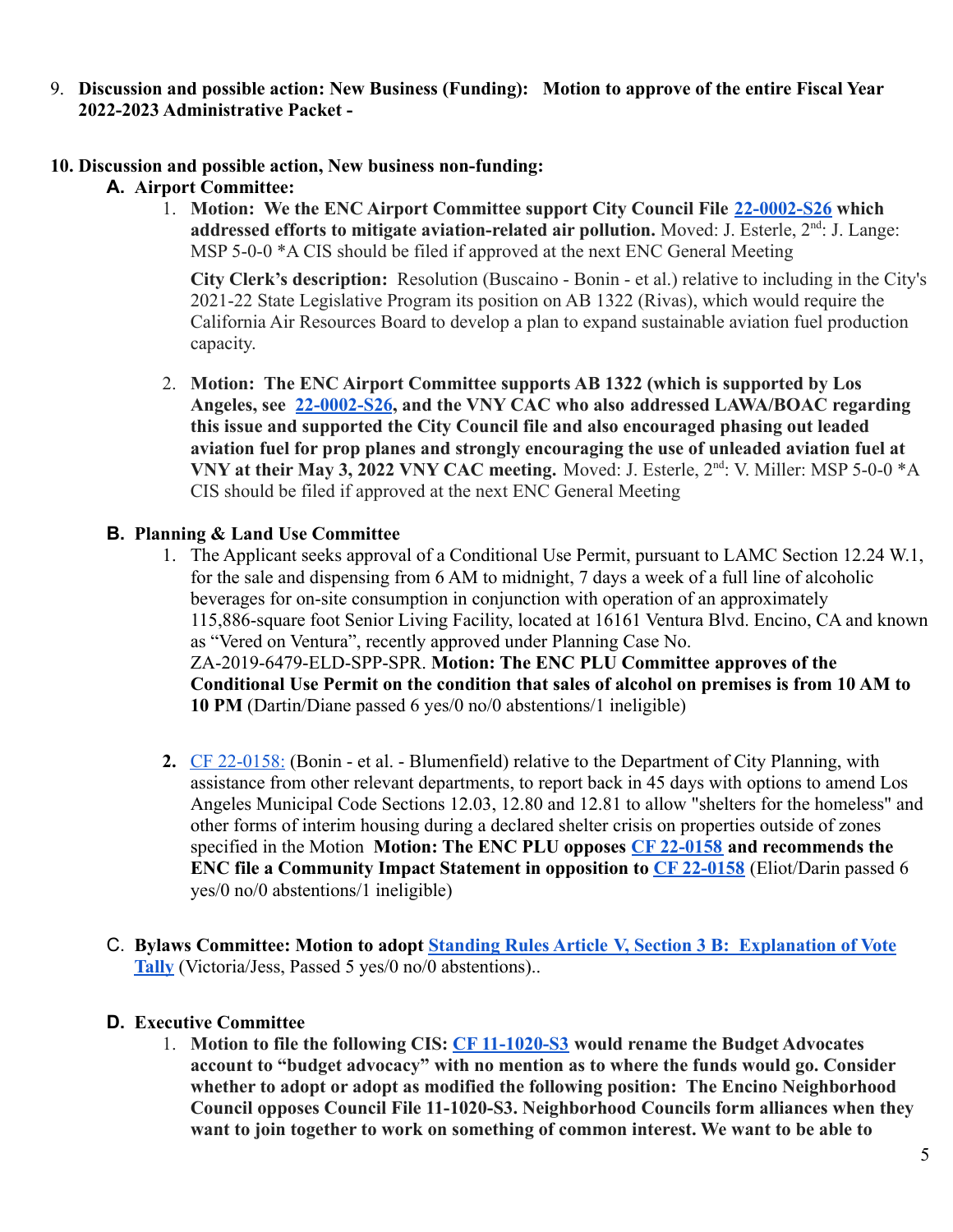**contribute specifically to alliances we support. The name of the overall fund is not important. What is important is that every recognized alliance has the ability to raise its own funds and those funds are reserved for its use and its use alone. Our Neighborhood Council wants the ability to direct our funds to a specific alliance and not to a fund that is allocated without our input. We ask that the City Council [motion](https://clkrep.lacity.org/onlinedocs/2011/11-1020-s3_mot_4-27-22.pdf) contained in CF 11-1020-S3 be amended to make this clear.** (Pat/Alex, 5 yes/0 no/0 abstentions)

- **2. Motion to file the following CIS: The ENC Executive Committee recommends that the Los Angeles Mayor and City Council add to their City's Legislative Program a request that Los Angeles County acquire or lease on a year-round basis at least two (2) CL-15 Bombadier (or successor) "Super Scoopers", along with instituting a program to train local personnel in operation of these fire-fighting assets. CIS to be filed. (Pat/Glenn Passed 4 yes/0 no/0 Abstentions)**
- **E. Finance and Executive Committee regarding prior year adjustment:** Review CF 21-0772 and motion passed by Encino NC RE: Sidewalk repair pilot program. 5/26/2021 MOTION from Finance Committee: 2 (Bates/2nd Almora) to approve a pilot sidewalk repair program Community Improvement Project,costing up to \$2,100 (payable to the Los Angeles Department of Street Services or other agency providing services), and to request that the funds be matched from Council District 5 discretionary funds, and further, that data be collected and evaluated as to effectiveness in remediating sidewalk defects. In addition, it is recommended that potential conflict of interest issues, which may depend on the location of work, be investigated and resolved. The explanation and actions proposed by the Finance Committee and discussed by the Executive committee: The intent of the ENC and the City Council motion was to remove \$2,100 from the ENC's 2020-2021 funds for use in the project (this would have prevented \$1,516.87 of ENC funds from reverting to the city's general fund). Unfortunately, the funds were removed from the ENC's 2021-2022 funds.The concluded actions to follow are: i) Pat will contact CD 4 and ask if they can make a request that the ENC's 2022-2023 funds (because we will surely be past 6/30/2022 before anything gets resolved) be credited with the \$1516.87 which reverted to the City's general fund in the 2020-2021 fiscal year. Further, The arrangement with Council District 5 in May 2021 was that the council district would match the \$2,100 that ENC is contributing to the pilot project. The ENC would be pleased if CD 4 would honor the predecessor council office agreement. ii) Pat will contact the City Attorney for advice regarding placement of the project so that it avoids residences of board members living in Encino NC Area 1, and what amount of displacement (eg. 500') is required. iii) Pat will contact Lee Blumenfeld to see what the time frame might be for this and potential locations as well as any confirmations he may have had from CD 5 regarding matching. Pat will also research any related correspondence.

#### **11. Board Member comment on non-agenda items.**

#### **12. Adjournment**

.

#### **Next meeting: Wednesday, July 27, 2022**

**Announcement:** On April 20, 2022, the Ethics Commission voted unanimously to recommend updates to the Municipal Lobbying Ordinance (MLO). The updates involve key definitions, registration and reporting requirements,